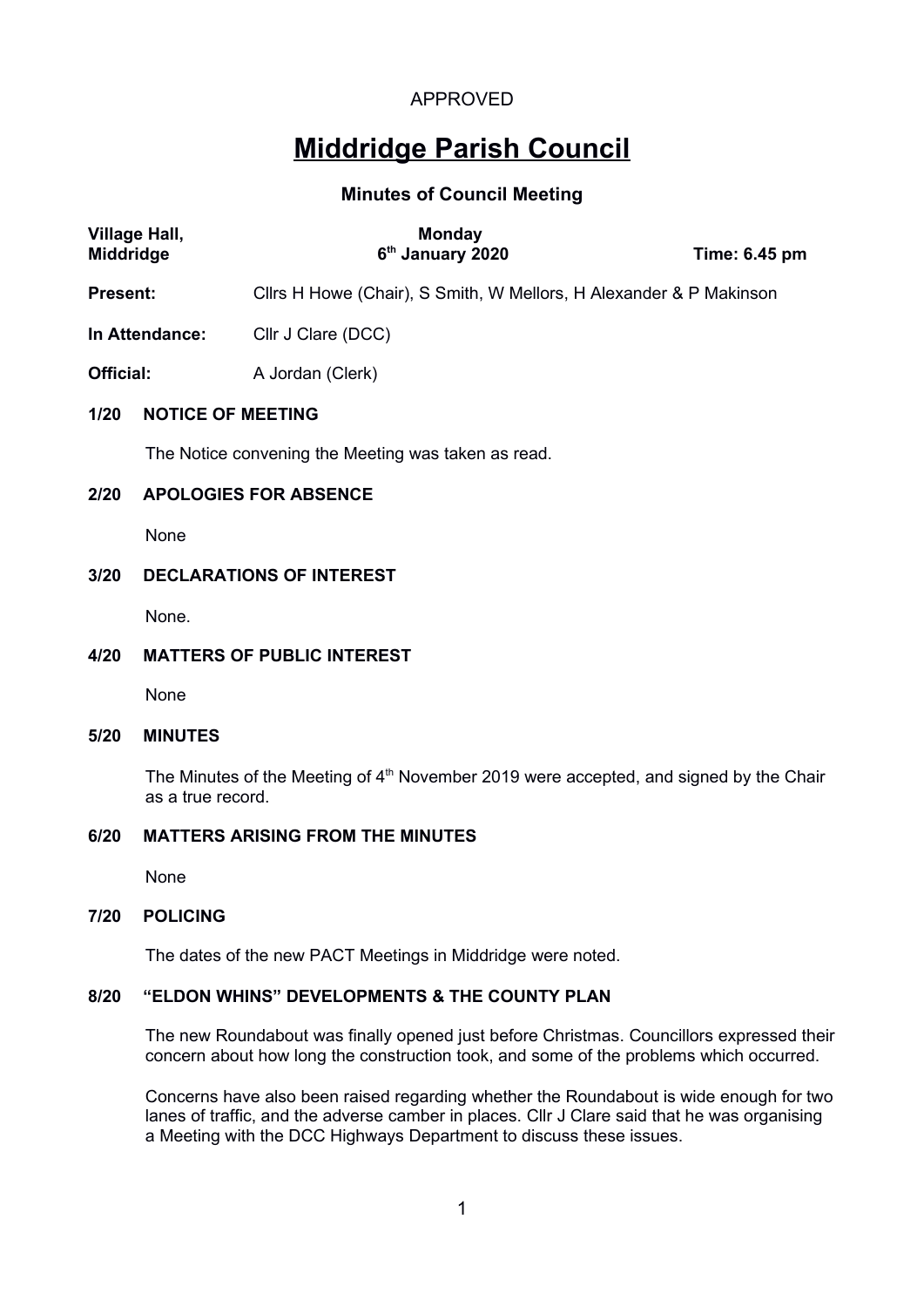It was agreed that copies of the Notice to new Residents should be supplied to the Sales Office at "Elder Gardens". *Action:* Clerk

#### **9/20 "THE PADDOCK" WILD-FLOWER GRASSLAND**

David Harker chaired a first Meeting of the new Working Group which was well attended by interested Residents. There was widespread concern that opening up "the Paddock" might allow its use by undesirable elements, and any proposals to alter "the Paddock" would need to include sensible security measures. Tammy Morris-Hale of the DCC Ecology Department gave a short presentation on the proposed Wild-flower Grassland, and following questions from Residents, agreed to see what could be done regarding security.

There were some Residents who would prefer to see "the Paddock" remain as it is, whilst others were prepared to consider the proposed Wild-flower Grassland, provided their concerns regarding security were addressed. It was agreed that no final decision should be made until all Residents have been given a chance to express their opinion.

David Harker has kindly offered to work with DCC to investigate a number of possible alternative ideas for "the Paddock", and Councillors agreed to this proposal.

Cllr J Clare said that DCC would not impose anything on the Parish. However, he noted that if the Section 106 money for an Ecology Project were not used for this purpose, it might be used elsewhere (outside the Parish). He also pointed out that the Parish Council would need to consider the likely high cost of maintenance for the proposed Wild-flower Grassland.

There is a large sum of Section 106 money available for improvements to the Allotments, and Cllr J Clare kindly agreed to assist the Allotment Association in investigating what might be done with this funding.

#### **10/20 GROUNDS MAINTENANCE & GENERAL REPAIRS**

#### **(a) Walkers Lane Road & Parking**

Cllr Sue Smith expressed concern that the DCC Road-sweepers do not operate in Walkers Lane; Cllr J Clare kindly agreed to investigate.

**(b) Parish Paths**

Nothing to report.

#### **(c) Village Green Maintenance**

Millennium Hedge – Jonathan Pounder has completed the agreed work. He has suggested that the Hedge would be improved by introducing a number of stakes, and the cost of this is being investigated. *Action:* Clerk

**RESOLVED** that Jonathan Pounder be paid an Honorarium of £150.

Repairs to the Bench on the Village Green with a rotted Seat are in hand.

Deer are still eating the bark of the trunks of the Trees on "the Dock". Ian Hayman has kindly offered to put down a Salt Lick, which he thinks might stop this problem.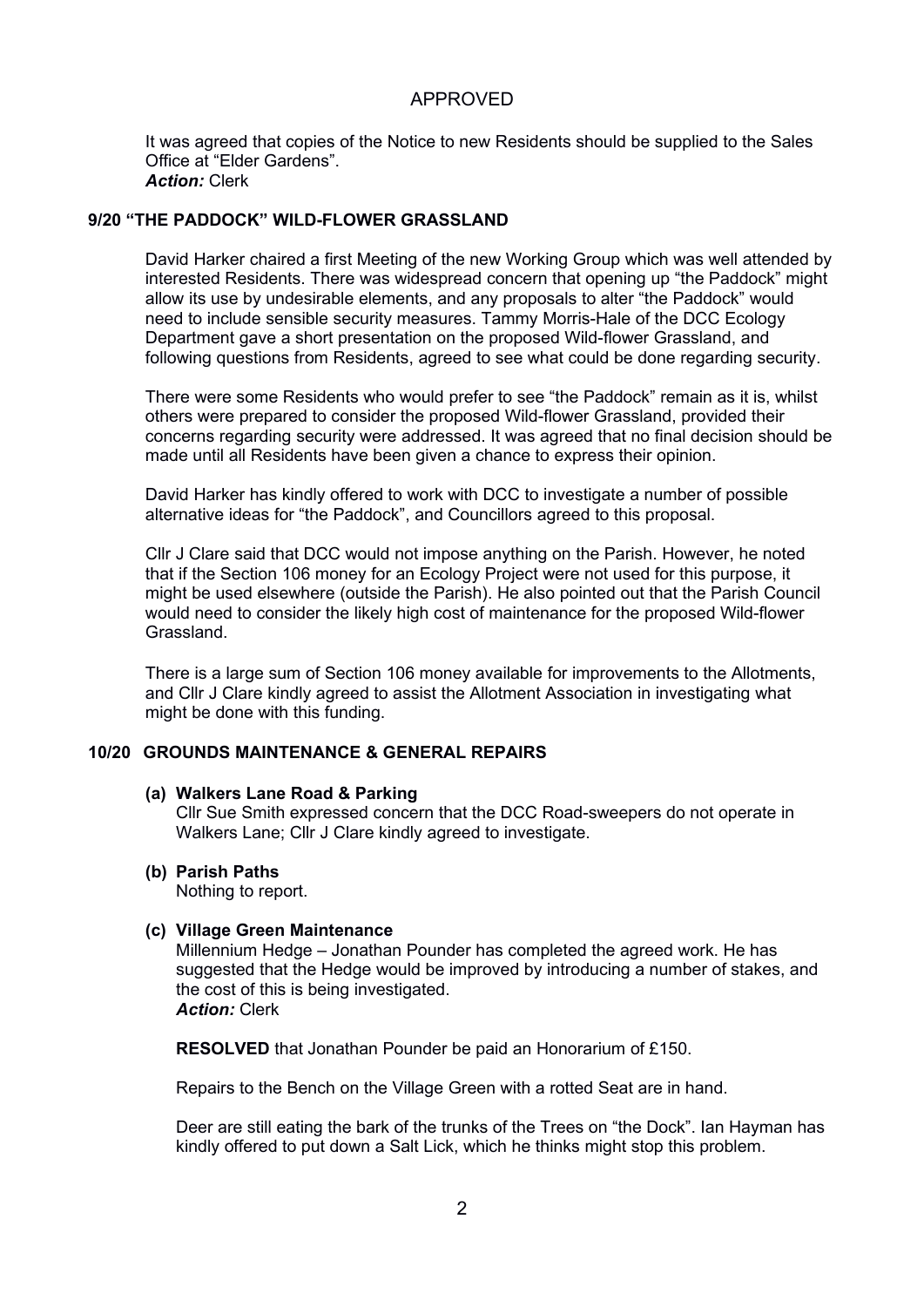#### **11/20 PLANNING APPLICATIONS**

None

## **12/20 CHILDREN'S PLAY AREA**

The new Noticeboard for the Play Area has been installed.

The Clerk's Monthly Inspection Report was approved.

#### **13/20 ROAD-TRAFFIC**

Following a number of queries, a revised Neighbourhood Budget Application for the proposed "Community Road Watch" Project has been submitted to GAMP. *Action:* Clerk.

Following a Meeting with the DCC Highways Department, a significant amount of work has been done to reduce the regular flooding of Middridge Road near Blind Lane.

#### **14/20 NEIGHBOURHOOD PLAN (NP)**

Nothing to report due to pressure of other business.

#### **15/20 ACCOUNTS**

**RESOLVED** that the Parish Council's Council Tax for the 2020/21 Financial Year be increased by 3%. *Action:* Clerk

| Payee                     | <b>Purpose</b>                   |              | <b>Sum</b> |
|---------------------------|----------------------------------|--------------|------------|
| Hayfields Contracting Ltd | <b>Village Green Maintenance</b> |              | £2,280.00  |
| Lyndhurst Nurseries       | <b>Christmas Tree</b>            |              | £240.00    |
| A. D. Jordan              | Clerk's Oct -Dec Salary          |              | £249.87    |
| <b>HMRC</b>               | Clerk's Oct -Dec Tax             |              | £166.80    |
| J. Pounder                | Millennium Hedge Maintenance     |              | £150.00    |
| John 'the Handyman'       | Play Area Noticeboard            |              | £175.00    |
|                           |                                  | <b>TOTAL</b> | £3,261.67  |

**RESOLVED** that the following Accounts be approved for payment:-

The Clerk stated that in order to pay for the remaining committed expenditure for the 2019/20 Financial Year, it may be necessary to transfer money from the Parish Council's Business Reserve Account to their Current Account this year. In any case this transfer would be necessary in the 2020/21 Financial Year, in order to fund the second payment for the Walkers Lane Street Lighting SLA. He further stated that the Parish Council's Finances would be under considerable strain next year, and Councillors should be wary of taking on any non-essential additional Expenditure. This situation is being closely monitored, and Councillors will be advised when action is required. *Action:* Clerk